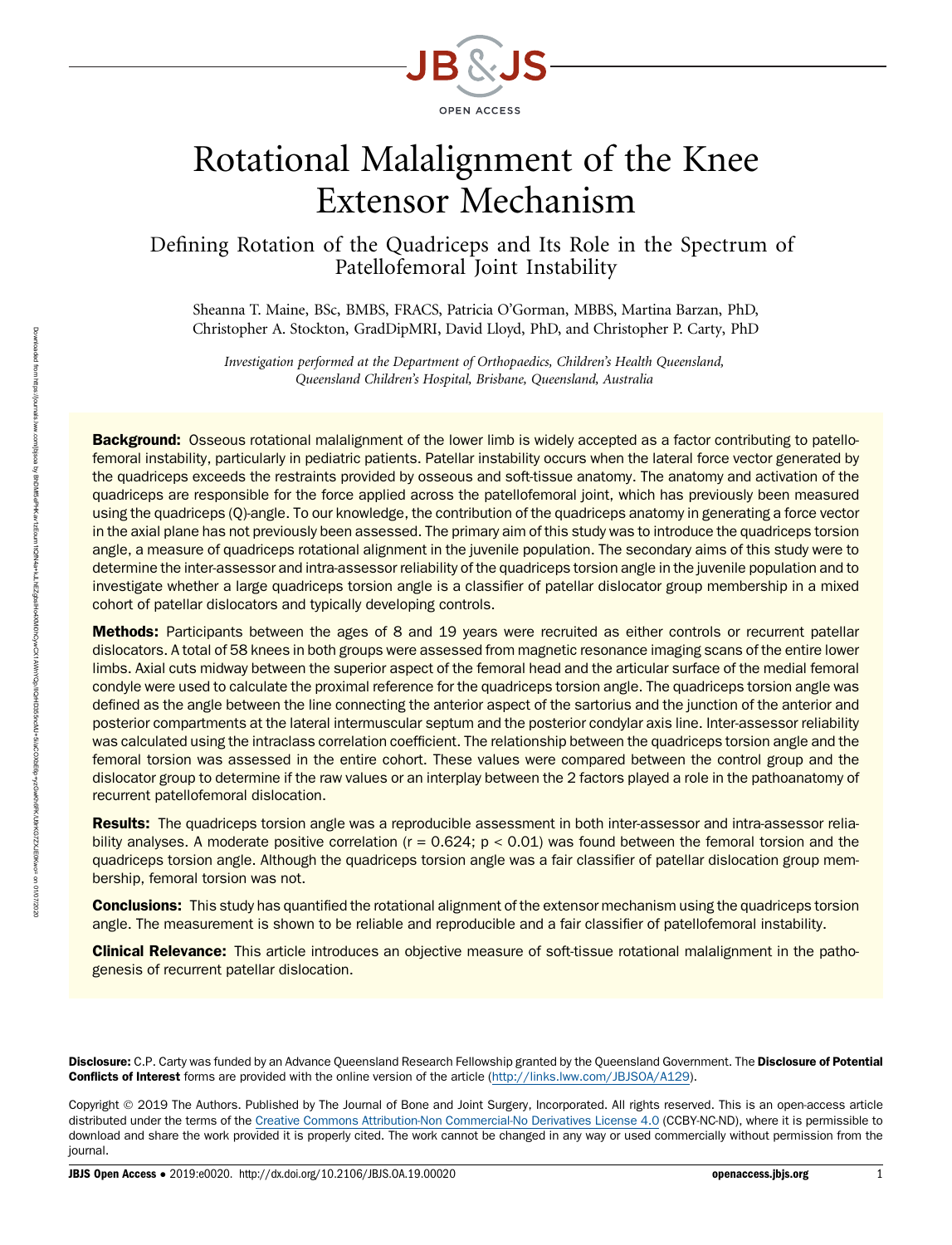Rotational malalignment of the lower limb is thought to<br>play a part in the pathogenesis of many orthopaedic<br>conditions, particularly in the pediatric population<sup>1,2</sup>.<br>Lower-limb rotation commences during the seventh week o play a part in the pathogenesis of many orthopaedic conditions, particularly in the pediatric population $1/2$ . Lower-limb rotation commences during the seventh week of gestation when the limb bud rotates  $90^\circ$  medially, causing the extensor mechanism to lie at the ventral aspect of the leg<sup>3</sup>. Rotation of the femur and tibia is thought to continue until the age of 7 years<sup>4</sup>. Although this temporal sequence of lowerlimb development is well defined, the factors contributing to torsional malalignment and the development of patellofemoral instability are more difficult to determine. It is conceivable that the stresses and strains placed on the developing musculoskeletal system, as well as lower-limb biomechanics during early childhood<sup>5,6</sup>, contribute to the onset of patellofemoral instability. Although measurements and prediction of longitudinal growth have been validated, the literature on rotational growth is scarce.

Patients with patellofemoral instability frequently present with abnormal lower-limb axial alignment, and investigations will generally include measures of femoral neck anteversion and tibial torsion<sup>1,7</sup>. Additional measures to determine the mechanism of patellofemoral instability include osseous measures of trochlear dysplasia, the tibial tubercle to trochlear groove distance, patella alta, genu valgum, and soft-tissue measures of medial patellofemoral ligament integrity, vastus medialis obliquus activation and volume, and the presence of generalized ligamentous laxity<sup>7-9</sup>. Measures of soft-tissue axial alignment have not previously been described in the assessment of pediatric patellofemoral instability. From a biomechanical point of view, patellar stability is determined by the force vector exerted by the quadriceps mechanism in all 3 planes, the axial plane being represented by rotation. The external rotation of the quadriceps musculature may contribute to a lateralizing force on the patella, which, if not constrained, will result in patellar dislocation. To understand if the quadriceps can exert a rotational force on the patella, it is necessary to understand the axial anatomy of the musculature. To our knowledge, a reliable measure of quadriceps alignment in the axial plane (i.e., the torsion of the quadriceps muscle itself) has not previously been documented in the literature.

The management of patellofemoral instability is multifaceted, with an extensive number of treatment options available<sup>10-13</sup>. Sound mechanical osseous alignment with balance of the associated soft-tissue structures are integral components to management when a surgical procedure is required. Surgical intervention involves assessment of the severity of instability and the underlying etiological factors to formulate a patientspecific management plan<sup>10,14</sup>. A greater understanding of the role of the rotational alignment of the quadriceps muscles may help to differentiate patients requiring more aggressive softtissue management of their pathology.

The primary aim of this study was to introduce the quadriceps torsion angle, a measure of quadriceps rotational alignment in the pediatric and adolescent population. The secondary aims of this study were to determine the inter-assessor and intra-assessor reliability of the quadriceps torsion angle in the pediatric and adolescent population and to investigate whether the relationship between quadriceps torsion angle and femoral torsion is associated with patellar dislocator group membership in a mixed cohort of patellar dislocators and typically developing controls. It was hypothesized that the quadriceps torsion angle would have good to excellent inter-tester and intratester reliability and would be a factor influencing patellar dislocator group membership.

**Materials and Methods**<br> **A** cross-sectional prospective radiographic analysis was Across-sectional prospective radiographic analysis was conducted at the Queensland Children's Hospital in Brisbane, Queensland, Australia, on participants between the ages of 8 and 19 years. Participants were recruited as either controls or recurrent patellofemoral joint dislocators. Control participants with no history of lower-limb injury or pathology were recruited from the local community. Recurrent patellofemoral joint dislocators were recruited prospectively from pediatric orthopaedic clinics and were defined as patients having multiple (i.e.,  $\geq$ 2) dislocations of minimal energy. There were no refusals. Participants were excluded if they had any of the following conditions: congenital limb abnormalities, previous surgical intervention affecting the anatomy of the knee or extensor mechanism, any medical history of osseous or soft-tissue trauma or infection that may have affected osseous or soft-tissue anatomy, and inability to tolerate magnetic resonance imaging (MRI) scanning or being deemed unsafe for MRI after having completed the MRI safety questionnaire.

Participants were not paid but were offered free parking on the day of their medical imaging appointment. Study approval was obtained from the Children's Health Queensland Hospital and Health Services human research ethics committee and participants' guardians provided informed consent.

# The Quadriceps Torsion Angle

A full lower-body MRI scan (1.5-T scanner, MAGNETOM Avanto<sup>fit</sup> syngo MR VE 11-B; Siemens), including the pelvis and bones of the lower limbs, was performed with the participant in a supine position. The participant's feet were positioned in a rigid coil and were securely tightened with cushions to ensure neutral alignment. Three axial cuts were reconstructed in the picture archiving and communication system (PACS) to produce slices through the limb: (1) the femoral neck was reconstructed along its axis to visualize the version of the femoral neck, (2) a distal femoral cut was taken at the maximum anteroposterior diameter of the medial femoral condyle measured perpendicular to a line drawn across the posterior condyles, and (3) an axial slice was taken at a point halfway between the superior articular surface of the femoral head and the distal femoral articular surface to assess the quadriceps mechanism.

Subsequently, the following measurements were conducted in the PACS. The proximal reference for femoral neck version was measured from the midpoint of the anterior and posterior femoral neck cortices to the center of the femoral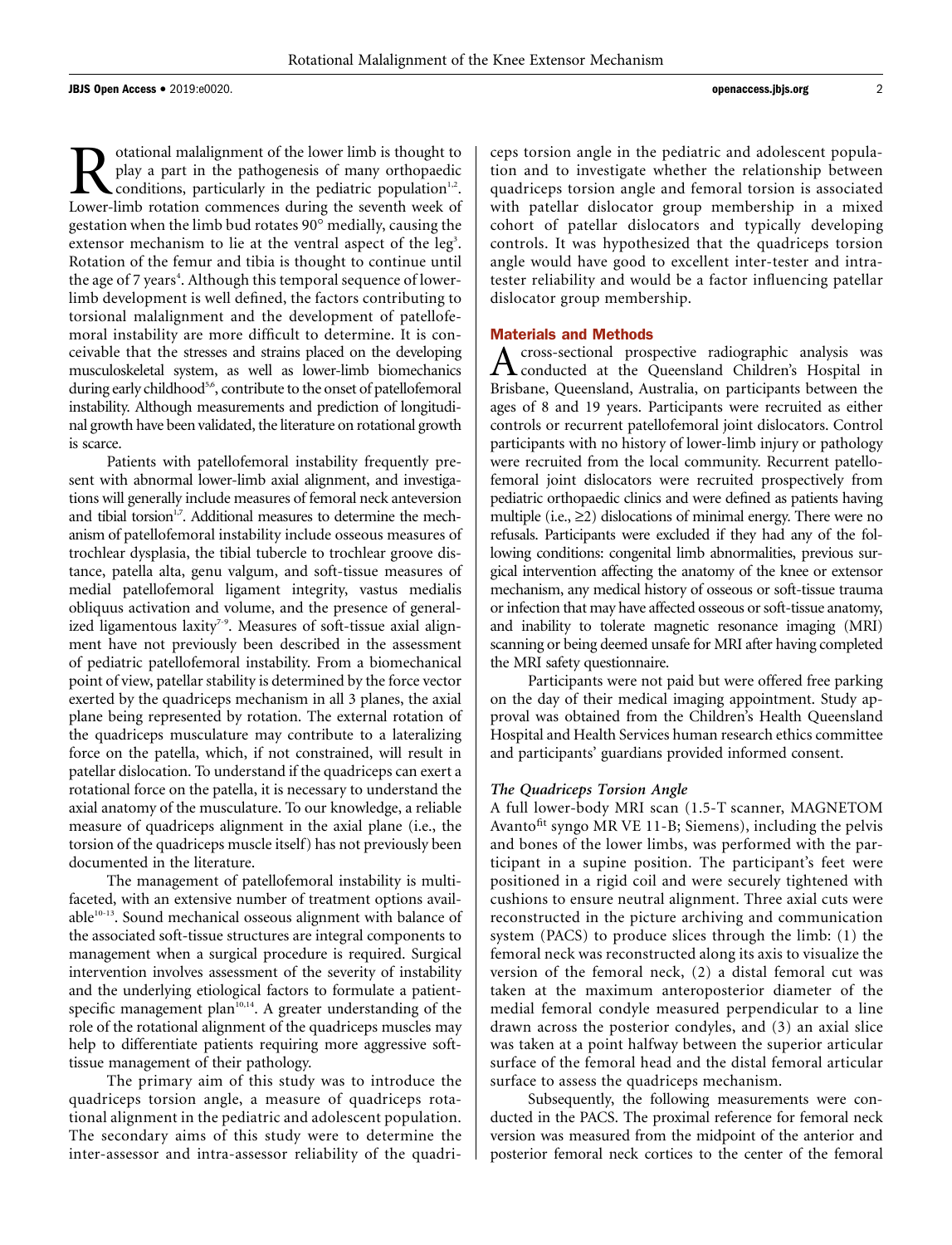JBJS Open Access <sup>d</sup> 2019:e0020. openaccess.jbjs.org <sup>3</sup>



Fig. 1

Figs. 1-A through 1-D Imaging of a study participant. Fig. 1-A Measurement of the proximal reference of the femoral neck version from the midpoint of the anterior and posterior femoral neck cortices to the center of the femoral head. Fig. 1-B Measurement of the proximal reference for the quadriceps torsion at the midpoint of the thigh. Fig. 1-C A line connecting the anterior aspect of the sartorius to the junction of the anterior and posterior compartments at the lateral intermuscular septum. Fig. 1-D Femoral torsion and quadriceps torsion angle were calculated relative to the posterior condylar axis.

head (Fig. 1-A). The proximal reference for the quadriceps torsion was measured at the midpoint of the thigh (Fig. 1-B), and it was created by a line running from the anterior aspect of the sartorius medially, across the leg to the junction of the anterior and posterior compartments at the lateral intermuscular septum and reported relative to a horizontal line (Fig. 1-C). The posterior condylar axis was measured relative to a horizontal line using the margin of the articular cartilage

(Fig. 1-D). The femoral neck version reference line and the quadriceps torsion reference line were calculated relative to the posterior condylar axis to determine the femoral torsion and quadriceps torsion angle.

# Data Analysis

The above-mentioned measurements were performed on all participants by the treating clinician, and a subset of 12 knees (7 control knees and 5 patellar dislocator knees) were measured by a second clinician and again by the treating clinician. Intraclass correlation coefficients (ICCs) were calculated for inter-assessor and intra-assessor reliability (2-way random with absolute agreement) and were interpreted according to Koo and Li<sup>15</sup>. Following the reliability analysis, radiographic measurements were performed on the bilateral knees of 29 participants (58 knees). A bivariate Pearson correlation analysis was performed to assess the relationship between the femoral torsion and the quadriceps torsion angle. Receiver operating characteristic (ROC) curves were used to determine whether the femoral torsion and quadriceps torsion angle were significant classifiers of patellar dislocation, with optimal cut-points being calculated with the Youden index  $(J)$ <sup>16</sup> and being interpreted with caution when <0.5. The femoral torsion and quadriceps torsion angle measurements for a randomly selected lower limb for control participants and the affected lower limb of patellar dislocators were entered as variables into a hierarchical cluster analysis to determine whether any natural clusters of data existed independent of group membership. Between-group linkage was chosen as the cluster method and the squared Euclidian distance was chosen as the distance measurement. Data were standardized to Z scores to ensure equal weighting in the cluster analysis solution.

# TABLE I Participant Characteristics and Medical Imaging Measurements for Each Group

| Controls<br>$(N = 14)$ | <b>Dislocators</b><br>$(N = 15)$ |
|------------------------|----------------------------------|
|                        |                                  |
| 4                      | 2                                |
| 10                     | 13                               |
| $13.5 + 2.8$           | $14.8 + 2.3$                     |
| $47.4 + 10.6$          | $63.2 + 19.6$                    |
| $1.61 + 0.13$          | $1.66 + 0.07$                    |
| $12.0 + 7.2$           |                                  |
|                        | $17.9 + 11.1$                    |
|                        | $18.3 \pm 8.5$                   |
| $41.7 + 6.7$           |                                  |
|                        | $50.4 + 7.6$                     |
|                        | $49.8 + 7.5$                     |
|                        |                                  |

\*The values are given as the number of patients. †The values are given as the mean and the standard deviation.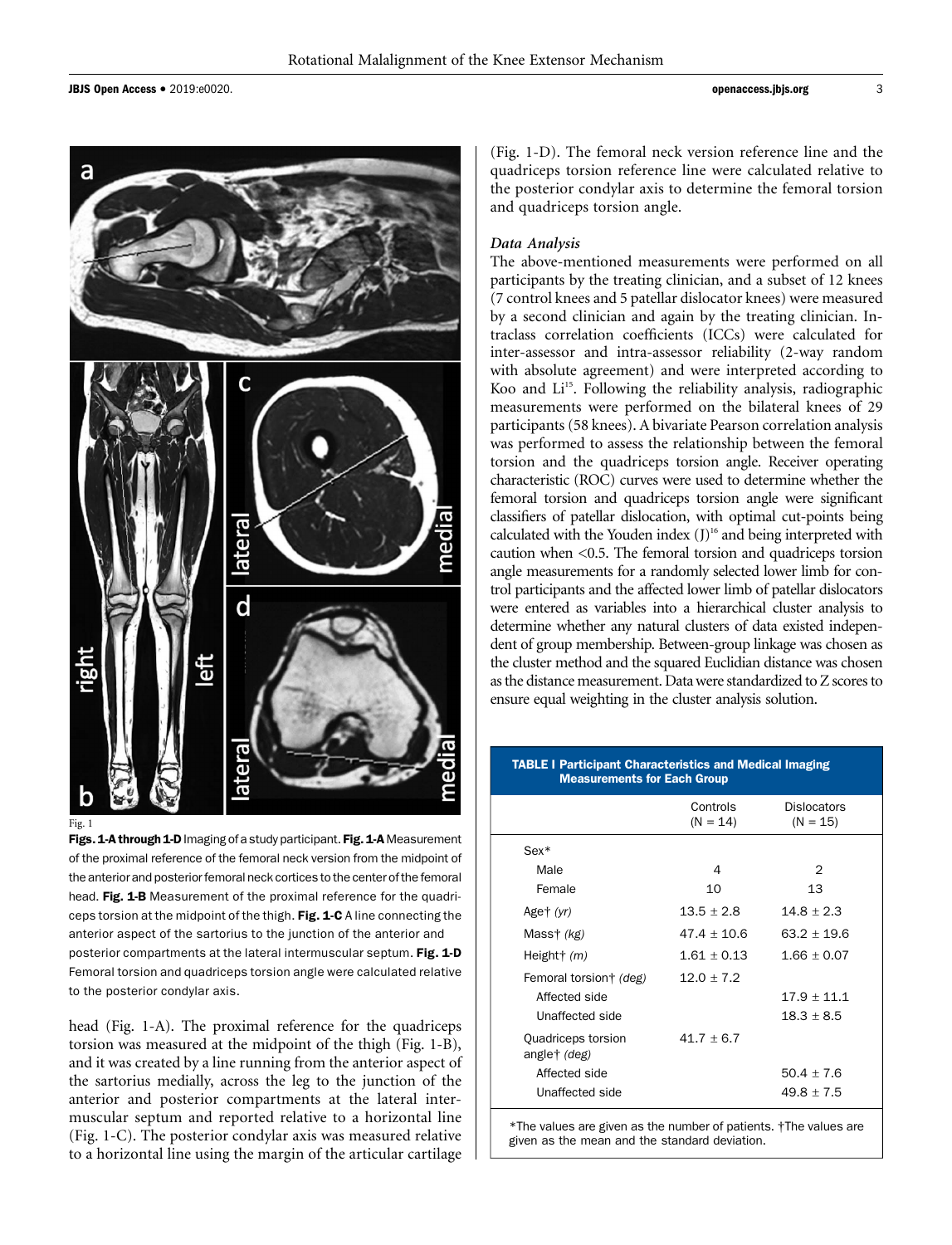**JBJS Open Access •** 2019:e0020. **and 2019: and 2019: and 2019: and 2019: and 2019: and 2019: and 2019: and 2019: and 2019: and 2019: and 2019: and 2019: and 2019: and 2019: and 2019: and 2019** 

# **Results**

Morphological parameters were gathered for 29 partici-<br>pants (58 lower limbs). There were 15 dislocators (13 female patients) and 14 controls (10 female patients) used for the comparative analysis (Table I). A randomly selected lower limb was used for control subjects (14 limbs), and the limb experiencing recurrent dislocation was included in the patellar dislocator group (15 limbs). Pearson correlation analysis revealed a poor correlation between age and femoral torsion ( $r = 0.02$ ;  $p =$ 0.90) and a poor correlation between age and quadriceps torsion angle ( $r = -0.7$ ;  $p = 0.72$ ).

Inter-assessor reliability was excellent for the quadriceps torsion angle (ICC, 0.95 [95% confidence interval (CI), 0.87 to 0.99]) and femoral torsion (ICC, 0.91 [95% CI, 0.67 to 0.97]). Intra-assessor reliability was also excellent for the quadriceps torsion angle (ICC, 0.98 [95% CI, 0.94 to 0.99]) and femoral torsion (ICC, 0.91 [95% CI, 0.68 to 0.97]).

Pearson correlation analysis revealed a moderate positive correlation between the quadriceps torsion angle and femoral torsion ( $r = 0.624$ ;  $p > 0.01$ ) (Fig. 2). Predictive analysis revealed that femoral torsion was a poor classifier of patellar dislocation group membership (area under the ROC curve, 0.629 [95% CI, 0.417 to 0.840]; optimal cut-point,  $18.4^{\circ}$ ; J = 0.39) and that the quadriceps torsion angle was a fair classifier of patellar dislocation group membership (area under the ROC curve, 0.767 [95% CI, 0.596 to 0.938]; optimal cut-point,  $44.7^{\circ}$ ; J = 0.44).

Hierarchical cluster analysis revealed 2 distinct clusters of data with 20 cases in cluster 1, 8 cases in cluster 2, and a single outlier that was subsequently removed (Fig. 3). There were 8 patellar dislocators in cluster 1 and 7 in cluster 2, and there was only 1 control limb, of the 14 limbs, in cluster 2.



Fig. 2

Scatterplot of Pearson correlation analysis comparing the femoral torsion (FT) and the quadriceps torsion angle (QTA) in which the data points (asterisks) represent both control participants and patellar dislocators. The regression line is represented by the solid blue line, and the 95% CI represented the dashed-dotted red line.



Scatterplot of a hierarchical cluster analysis comparing the femoral torsion (FT) and the quadriceps torsion angle (QTA). The red data points (asterisks) represent a randomly selected lower limb of the control participants, and the blue data points represent the affected lower limb of the patellar dislocators. The solid line represents cluster 1 and the dashed line represents cluster 2.

# **Discussion**

The quadriceps mechanism is thought to be an important dynamic stabilizer of the patellofemoral joint $17-19$ . Composed of 4 muscles (vastus medialis, vastus lateralis, vastus intermedius, and rectus femoris), it exerts a resultant force on the patella dependent on the relative force contribution from each head and the relative anatomical alignment of the quadriceps mechanism with respect to the femur in the coronal, sagittal, and axial planes. The purpose of the current study was to quantify the latter by describing the quadriceps torsion angle. Compared with femoral torsion, the quadriceps torsion angle was a better classifier of patellar dislocation group membership, suggesting that this measure could provide valuable additional information for planning conservative or surgical intervention for patients with patellofemoral joint instability.

Persistent femoral neck anteversion is a common problem in pediatric patients who present with patellofemoral pain or dislocations, particularly in patients with increased femoral neck anteversion accompanied by external tibial torsion or miserable malalignment<sup>20</sup>. Defining abnormal femoral neck anteversion is complicated by both the wide variation in recorded normal values and the dynamic nature of this measurement, which is known to change with skeletal maturation<sup>20-23</sup>. The nomenclature of terminology dealing with rotational alignment is also confusing in the literature. In this study, we chose to define femoral torsion from the reconstructed angle of the femoral neck to the posterior condylar axis, as these were the most identifiable landmarks present. We therefore did not separate torsion into proximal and distal segments. The term torsion is used to quantify the rotation of the femur and was not intended to imply the presence of normal or abnormal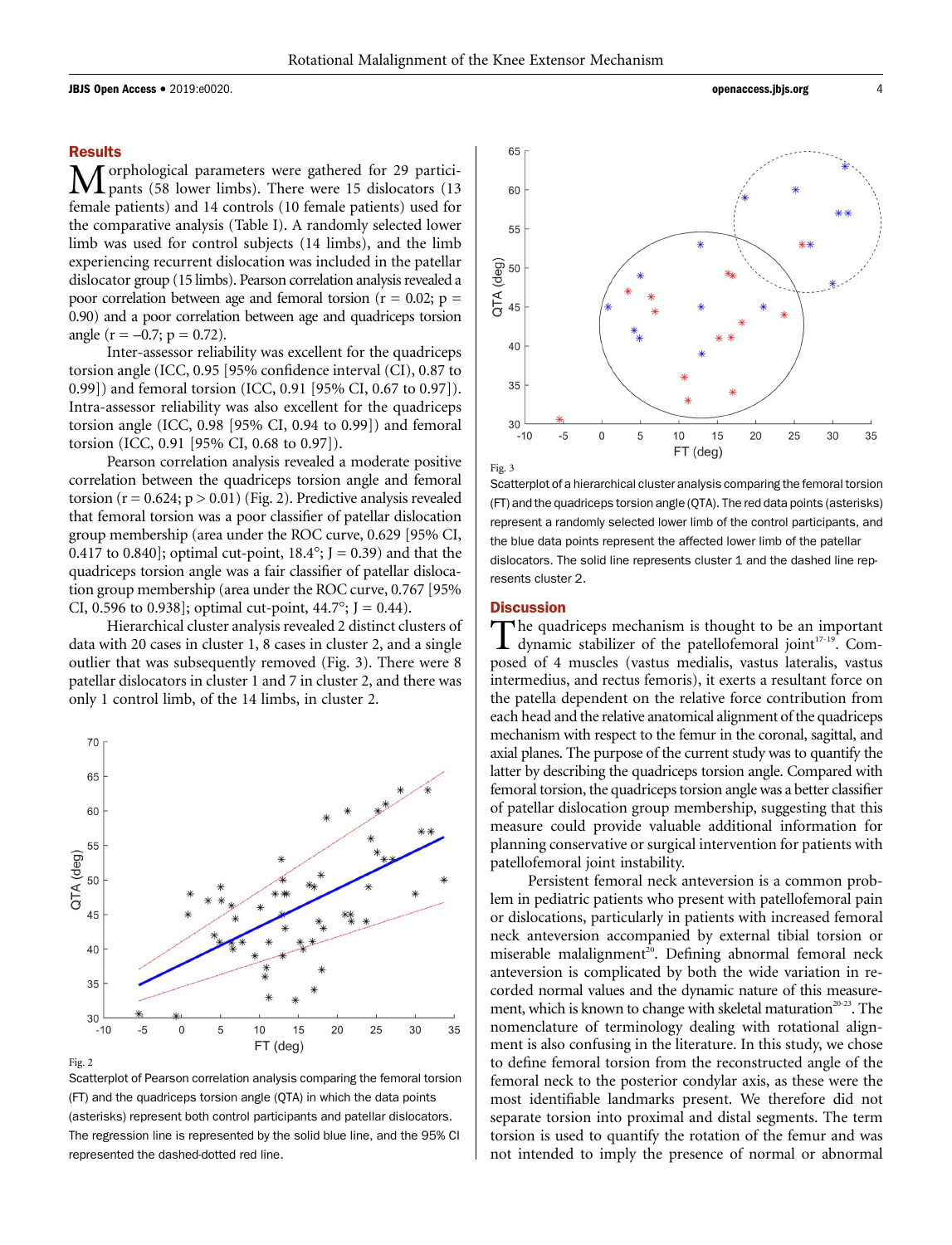anatomy. The effect of femoral torsion on patellar instability is variable and can be confounded by other elements, such as trochlear dysplasia, a large tibial tubercle to trochlear groove distance, patella alta, and generalized ligamentous laxity<sup>11,14,24,25</sup>. In the current study, the unaffected lower limb of the patellar dislocator group demonstrated femoral torsion and quadriceps torsion angle measures similar to the affected lower limb, suggesting that femoral torsion and quadriceps torsion angle should not be measured in isolation but rather as part of a detailed lower-limb evaluation.

In agreement with our first hypothesis, the measurement of the quadriceps torsion angle from MRI had excellent interassessor and intra-assessor reliability, and increased femoral torsion was associated with an increased quadriceps torsion angle. This finding was expected, given that both the femoral torsion and the quadriceps torsion angle were measured relative to the posterior femoral condylar axis and the quadriceps torsion angle is largely determined by the proximal attachment of the vastii on the femur. In partial agreement with our second hypothesis, the quadriceps torsion angle was a fair classifier of patellar dislocation group membership and femoral torsion was a poor classifier, indicating that these measures should not be used in isolation to discriminate a group of patellar dislocators from a group of typical controls, due in part to the large amount of variability observed in the typical population. Nonetheless, cluster analysis demonstrated that individuals who presented with excessive femoral torsion and a large quadriceps torsion angle were more likely to be classified as recurrent patellar dislocators. It was found that 88% of cases in cluster 2 were patellar dislocators and no control participants were measured to have a femoral torsion of  $>$ 24 $\degree$  or a quadriceps torsion angle of  $>$ 53 $\degree$ . Taken together, these findings suggest that a combined rotational malalignment of the femur and the quadriceps mechanism may be a risk factor for

patellar dislocation but also highlights the notion that patellar dislocation is a multifactorial condition, requiring consideration of multiple factors when formulating a surgical prescription<sup>26</sup>.

A realignment procedure to correct femoral torsion can have an unpredictable effect on the quadriceps mechanism, as well as the transverse plane joint rotation profile of the lower limb during gait. Conceptually, a proximal femoral derotational osteotomy would rotate the trochlea as well as the femoral quadriceps origin, whereas a distal derotational osteotomy would reorient the trochlea in relation to the quadriceps, thereby rotating only the attachment of the muscle with the origin remaining in the preoperative position. A greater understanding of the relationship between the quadriceps mechanism and the torsion of the femur via an assessment of the quadriceps torsion angle may not only help to determine optimal treatment options but may also guide the most effective site of osteotomies if they are required. Further biomechanical research using patient-specific musculoskeletal modeling may enable us to determine if the location and magnitude of derotational osteotomy would affect recurrent dislocations in the patient population with rotational malalignment.

The effect of the quadriceps mechanism on patellar stability is difficult to quantify, but it is commonly discussed in the clinical management of patellar instability. The quadriceps (Q)-angle is a common clinical measurement used to estimate the action of the quadriceps mechanism applied to the patella in the coronal plane. A substantial limitation of the Q-angle as a determinant of patellar dislocation includes its dependence on the position of the patella relative to the proximal trochlear groove<sup>27,28</sup>. In patients with habitual patellofemoral joint instability, the patella is often subluxated or dislocated in terminal extension and the Q-angle can therefore be erroneously interpreted. It has been found that in patients with patellar



### Fig. 4

Figs. 4-A and 4-B Diagram demonstrating the change of the quadriceps torsion angle (QTA) and its effect on the quadriceps line of pull. The solid black arrow represents the lateralized quadriceps line of pull. The dashed line represents the mechanical axis of the femur. Fig. 4-A A small QTA may result in a less lateralized quadriceps line of pull relative to the mechanical axis. Fig. 4-B The large angle may result in a more lateralized quadriceps line of pull.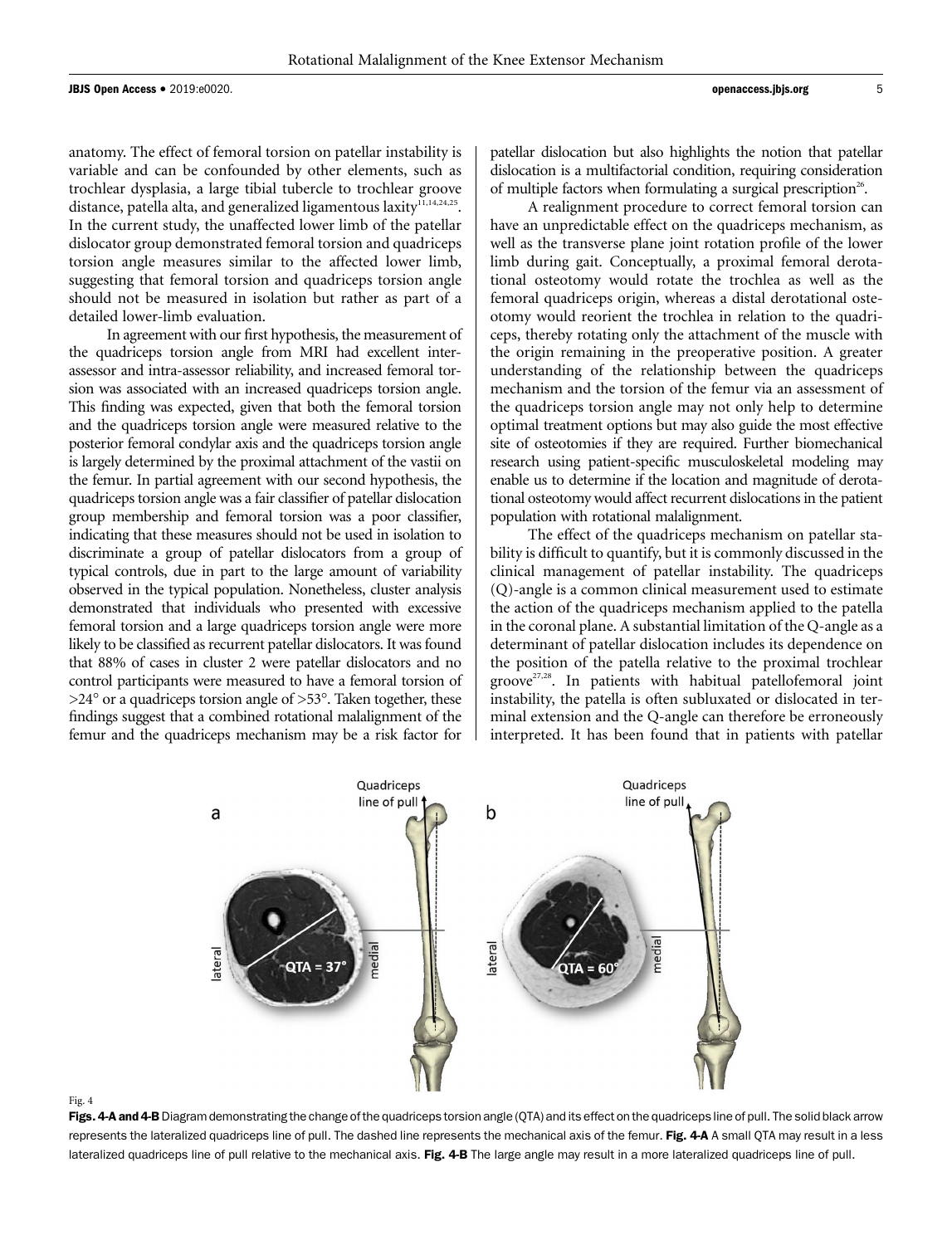instability, the Q-angle measured in extension is negatively correlated with the tibial tubercle to trochlear groove distance<sup>8</sup>. It is also important to note that the Q-angle does not account for total muscle volume. As the Q-angle only indicates a force directed in the coronal plane, it does not represent the true direction of the resultant force vector generated by the quadriceps mechanism on the patella. Therefore, the Q-angle needs to be interpreted with caution. The quadriceps torsion angle may be used to complement the Q-angle to estimate the net proportional medial-lateral force applied to the patella at a given knee angle. Figure 4 demonstrates how a large quadriceps torsion angle may reflect a more lateralized quadriceps line of pull and a small quadriceps torsion angle may reflect a less lateralized quadriceps line of pull, which could subsequently affect the magnitude of the lateral force vector directed by the quadriceps mechanism on the patella. Likewise, the quadriceps torsion angle in isolation does not provide insight into the line of action of the rectus femoris, and, therefore, we recommend that both measures be taken and be interpreted together with measures of osseous geometry and osseous alignment.

In interpreting the findings of the current study, we acknowledge that other factors known to contribute to patellar instability, such as external tibial torsion, patella alta, medial patellofemoral ligament rupture, and trochlear dysplasia, were not considered. We did not define whether femoral torsion occurred proximally or distally. Given that this was a crosssectional study, we were not able to elucidate whether femoral torsion caused quadriceps malalignment or vice versa. It is proposed that the relationship between the quadriceps torsion angle and the trochlear anatomy may be a better predictor of patellofemoral joint instability in patients who dislocate despite a relatively normal trochlea and tibial tubercle to trochlear groove distance. It is not known if a change in bulk of the quadriceps, in particular, the vastus medialis, or the release of lateral structures would alter the quadriceps torsion angle. Similarly, the effect of medial patellofemoral ligament rupture and reconstruction on the quadriceps torsion angle has not been investigated. Therefore, we cannot conclude whether the quadriceps torsion angle could be used as a predictor of improved stability following physiotherapy or soft-tissue interventions. Furthermore, to include the measurement of the quadriceps torsion angle in a clinical setting, the MRI protocol would have to include a full-length femoral sequence, which is not routinely obtained after patellar dislocation. Finally, our cohort ranged in ages between 8 and 19 years, and it is likely that femoral torsion may change, albeit slightly, in this age group between these years.

This study has quantified rotational alignment of the extensor mechanism using the quadriceps torsion angle within limitations. The measurement is shown to be reliable and reproducible and a fair classifier of patellofemoral instability. Our findings suggest that quadriceps muscle rotational malalignment may play a greater role in the pathogenesis of patellofemoral joint instability than osseous rotational malalignment and can be reliably measured from medical imaging. Further studies of the quadriceps mechanism, as well as the change in the quadriceps torsion angle following various interventions, should be performed to determine the clinical importance of the quadriceps torsion angle in managing patellofemoral instability.  $\blacksquare$ 

Sheanna T. Maine, BSc, BMBS, FRACS<sup>1</sup> Patricia O'Gorman, MBBS<sup>2</sup> Martina Barzan, PhD<sup>3</sup> Christopher A. Stockton, GradDipMRI<sup>4</sup> David Lloyd, PhD<sup>3</sup> Christopher P. Carty, PhD3,5

<sup>1</sup>Department of Orthopaedics, Children's Health Queensland Hospital and Health Services, Brisbane, Queensland, Australia

2 Gold Coast University Hospital, Gold Coast, Queensland, Australia

3 School of Allied Health Sciences and Menzies Health Institute Queensland, Griffith University, Gold Coast, Queensland, Australia

4 Department of Medical Imaging and Nuclear Medicine, Children's Health Queensland, Queensland Children's Hospital, Brisbane, Queensland, Australia

5 Queensland Children's Motion Analysis Service, Queensland Paediatric Rehabilitation Service, Children's Health Queensland Hospital and Health Services, Brisbane, Queensland, Australia

Email address for: S.T. Maine: [reception@maineorthopaedics.com.au](mailto:reception@maineorthopaedics.com.au)

ORCID iD for S.T. Maine: [0000-0002-2367-8768](http://orcid.org/0000-0002-2367-8768) ORCID iD for P. O'Gorman: [0000-0002-6291-0021](http://orcid.org/0000-0002-6291-0021) ORCID iD for M. Barzan: [0000-0002-1975-5433](http://orcid.org/0000-0002-1975-5433) ORCID iD for C.A. Stockton: [0000-0002-2360-964X](http://orcid.org/0000-0002-2360-964X) ORCID iD for D. Lloyd: [0000-0002-0824-9682](http://orcid.org/0000-0002-0824-9682) ORCID iD for C.P. Carty: [0000-0002-8969-5181](http://orcid.org/0000-0002-8969-5181)

# **References**

1. Cameron JC, Saha S. External tibial torsion: an underrecognized cause of recurrent patellar dislocation. Clin Orthop Relat Res. 1996 Jul;328:177-84.

Phillips ATM, Nowlan NC. Stresses and strains on the human fetal skeleton during development. J R Soc Interface. 2018 Jan;15(138):20170593. 6. Salzmann GM, Dovi-Akue D, Wätzig K, Südkamp NP, Niemeyer P. Does form follow function in trochlear dysplasia? Case report of patellar instability in a belowknee amputee. Int J Surg Case Rep. 2014;5(2):91-4. Epub 2013 Dec 25. 7. Dejour H, Walch G, Nove-Josserand L, Guier C. Factors of patellar instability: an anatomic radiographic study. Knee Surg Sports Traumatol Arthrosc. 1994;2(1):19-26. 8. Cooney AD, Kazi Z, Caplan N, Newby M, St Clair Gibson A, Kader DF. The relationship between quadriceps angle and tibial tuberosity-trochlear groove distance in

5. Verbruggen SW, Kainz B, Shelmerdine SC, Hajnal JV, Rutherford MA, Arthurs OJ,

<sup>2.</sup> Karol LA. Rotational deformities in the lower extremities. Curr Opin Pediatr. 1997

Feb;9(1):77-80.

<sup>3.</sup> O'Rahilly R, Gardner E. The timing and sequence of events in the development of the limbs in the human embryo. Anat Embryol (Berl). 1975 Nov 6;148(1): 1-23.

<sup>4.</sup> Staheli LT, Corbett M, Wyss C, King H. Lower-extremity rotational problems in children. Normal values to guide management. J Bone Joint Surg Am. 1985 Jan; 67(1):39-47.